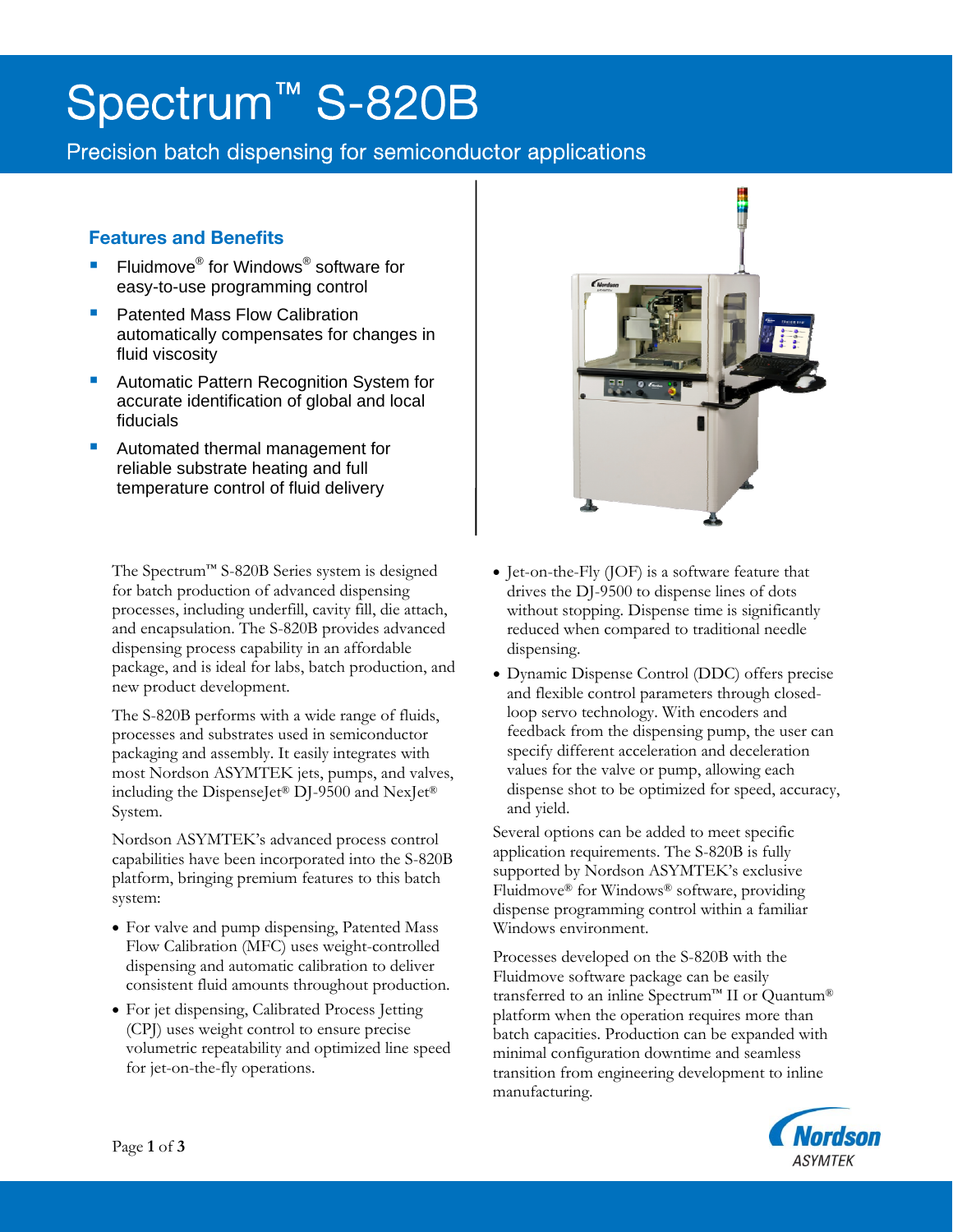# Specifications: Spectrum™ S-820B

closed-loop with precision

encoder feedback

S-curve jerk control

## Motion System

#### Type: Brushless DC servo motors,

Encoder resolution: 10 microns X-Y positional accuracy:  $\pm$  75  $\mu$ m (0.003 in.) X-Y placement accuracy:  $\pm 100 \mu m$  (0.004 in.), 3 sigma X-Y acceleration: 0.25 g peak with

 $X-Y$  repeatability:  $\pm 25 \mu m (0.001 \text{ in.})$ Z-axis repeatability:  $\pm 25 \mu m (0.001 \text{ in.})$ Z-travel: 75 mm (3.0 in.)

#### Dispense Area<sup>(1)</sup>

350 x 350 mm (14.0 x 14.0 in.)

#### Payload

Tool (z-axis): 3 kg (6.6 lbs) Workpiece: 2 kg (4.4 lbs)

#### Vision and Lighting

Vision: Vision system with Automatic Pattern Recognition Lighting: Programmable, on-axis, red/blue LED, 255 light levels

## Computer

## Computer: Windows®-based laptop with mouse

#### **Software**

User environment: Fluidmove® for Windows® Operating system: Windows®

#### Fluid Delivery Method

NexJet® System: NJ-7

DispenseJet®: DJ-9000, DJ-9500 Auger pump: Heli-flow® DV-7000, DV-8000 Valve: DV-01B, DV-02, DV-03, DV-05, DV-07, DV-09, SV-100

#### Facilities Requirements

| 866 mm wide x 1123 mm deep<br>System footprint:     |
|-----------------------------------------------------|
| (34.0 x 44.0 in.)                                   |
| Extends $610$ mm $(24$ in.)                         |
| $2045$ mm $(80.5$ in.) with light beacon            |
| Complete dimensional diagrams are on the next page. |
| 85 liters/min, 620 kPA                              |
| $(3 \text{ CFM } @$ 90 psi)                         |
| Note: may be higher depending upon application.     |
| 200/240 VAC, 10 amps (max),                         |
| 50/60 Hz, single phase                              |
| 364 kg (802 lbs)                                    |
|                                                     |

## Other Standard Features

Advanced process control modules: Mass flow calibration (MFC) Calibrated process jetting (CPJ) Jet-on-the-Fly (JOF) Dynamic Dispense Control (DDC) Light beacon with audible alarm Low air pressure alarm with programmable setpoint Mechanical tactile height sensor Needle heater control with programmable setpoints Precision air regulators Vacuum purge station

#### **Options**

CAD Import software program Dual-action dispensing head Laser height sensor Low fluid sensor Needle heater SECS/GEM interface Tooling plate with programmable setpoints: Heated vacuum: 350 x 350 mm (14.0 x 14.0 in.) Impingement tooling: 350 x 350 mm (14.0 x 14.0 in.)

(1) Dispense area includes mounted camera, valve, and height sensor (i.e., overlapping area of camera, valve, and height sensor travel).

Additional options are available: contact Nordson ASYMTEK for further information.